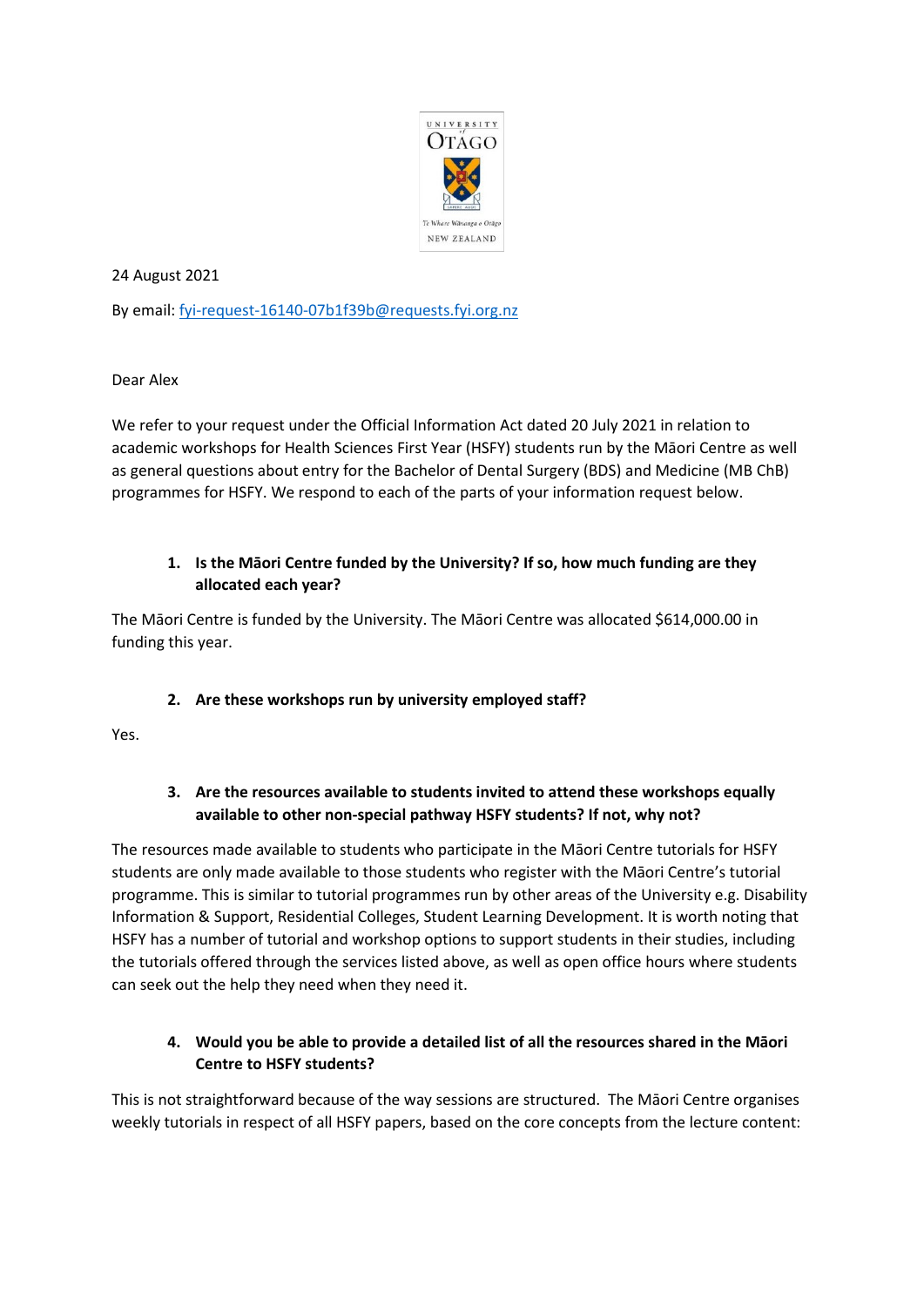#### Semester One:

- Cell and Molecular Biology
- The Chemical Basis of Biology and Human Health
- Human Body Systems 1
- Biological Physics

#### Semester Two:

- Foundations of Biochemistry
- Human Body Systems 2
- Population Health

The tutorials run by the Māori Centre do not provide students with any special insight into the HSFY papers or extra material, but rather an environment in which they feel more comfortable to study and work in. Handouts/worksheets and sometimes power-point slides are prepared by tutors and then provided to students on a weekly basis. To collate a detailed list of each of these handouts/worksheets would require our staff to undertake substantial collation and research – given that it covers 2 semesters of weekly tutorials for 7 papers across multiple tutorial streams. Accordingly, we refuse to provide the requested information for this part of your request pursuant to section 18(f) of the Act on the basis that the information requested cannot be made available without substantial collation or research. However, as above we can confirm that the material essentially addresses core concepts from the lecture content of the papers listed above.

**5. Are there any course coordinators, exam writers and/or lecturers of current (both semester 1 and 2) subjects involved in the workshops run by the Māori Centre?**

Yes.

**6. What were the 2019 and 2020 UCAT thresholds for Māori and Pasifika students for entry into medicine and dentistry. How does this compare to thresholds for nonspecial pathway general entry students aiming for medicine and dentistry?**

The UCAT selection criteria for the MB ChB programme is set annually by the University's Medical Admissions Committee. Assessment of personal suitability is assessed differently across some categories and sub-categories. For entry into the 2020 and 2021 MB ChB programme, UCAT scores (2019 and 2020 UCAT thresholds) were not used for sub-categories other than the General and Rural sub-categories in the HSFY admission category.

For the General and Rural sub-categories via HSFY, the 2019 and 2020 UCAT threshold for entry into the MB ChB programme for 2020 and 2021, respectively, used 2 sections of the UCAT test:

- Verbal Reasoning  $20<sup>th</sup>$  Percentile and above
- Situational Judgement  $-10^{th}$  Percentile and above
- No threshold was set for the Decision Making, Quantitative Reasoning or Abstract Reasoning sections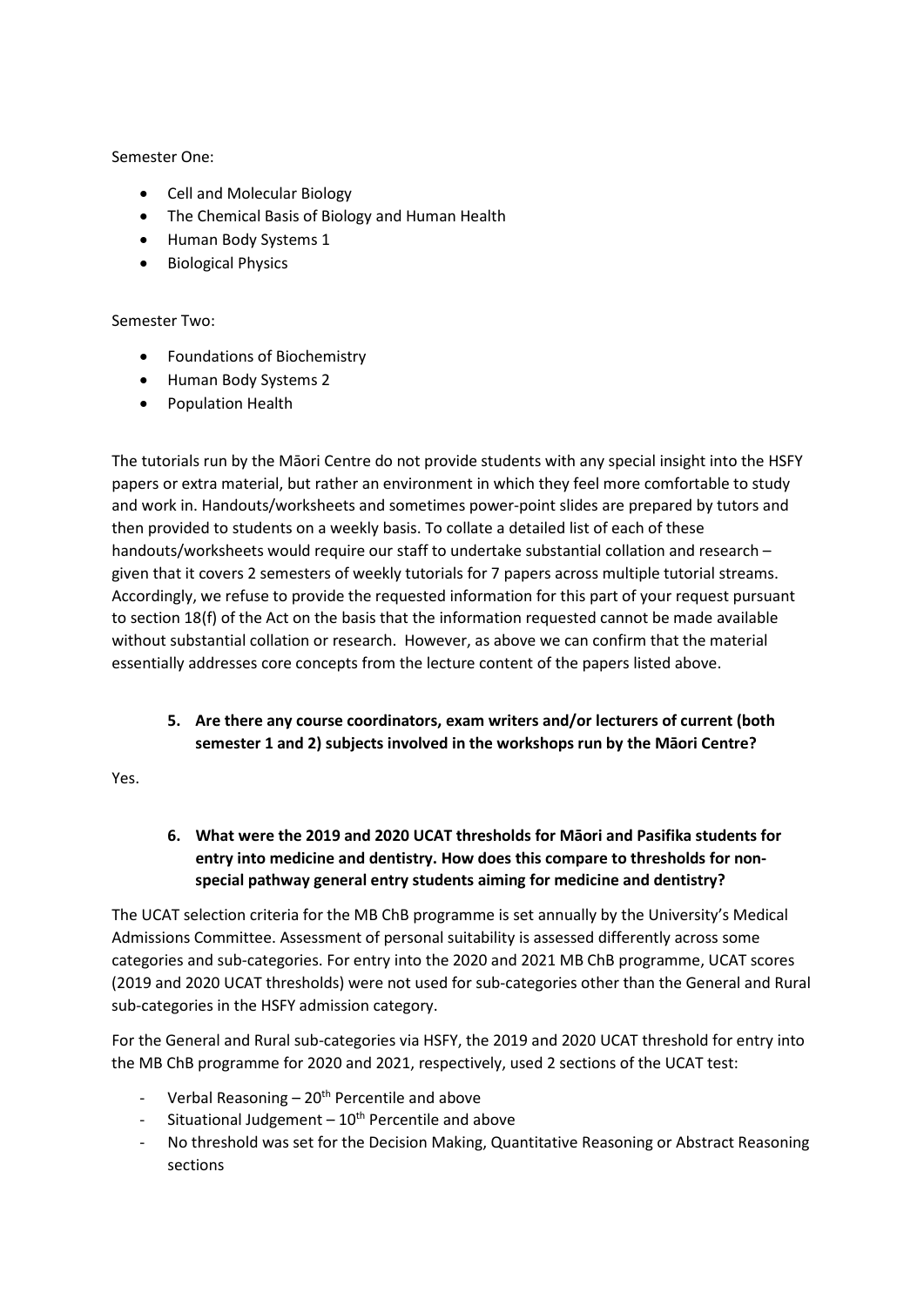The UCAT selection criteria for the BDS programme is set annually by the University's Dental Admissions Committee. For entry into the 2020 and 2021 BDS programme, the UCAT threshold (2019 and 2020 UCAT thresholds) was the same for all BDS sub-category applicants. The 2019 and 2020 UCAT thresholds for admission into the BDS programme for 2020 and 2021, respectively, used 3 sections of the UCAT test:

- Verbal Reasoning  $-20<sup>th</sup>$  Percentile and above
- Situational Judgement  $-10^{th}$  Percentile and above
- Decision Making  $-57<sup>th</sup>$  Percentile and above
- No threshold was set for the Quantitative Reasoning for Abstract Reasoning section

# **7. What were the 2019 and 2020 GPA requirements for Māori and Pasifika students for entry into medicine and dentistry. How does this compare to GPA requirements for non-special pathway general entry students aiming for medicine and dentistry?**

All students, including Māori and Pacific students, are required to meet minimum academic standards for admission to the MB ChB or BDS programmes, as detailed in the relevant Programme Regulations.

Please note that for HSFY, academic scores are used instead of GPA scores.

## **8. How many HSFY Māori and Pasifika students were successful in entering medicine and dentistry in 2019 and 2020? How does this compare to the number of non-special pathway general entry students who were admitted from HSFY?**

Please note that we have interpreted your request to mean the number of students admitted under the Māori admission sub-category and the New Zealand Resident Indigenous Pacific Origins admission sub-category.

Please find below a table of the number of students who were successful in entering the 2019 and 2020 MB ChB and BDS programmes for HSFY via the Māori, New Zealand Resident Indigenous Pacific Origins and General admission sub-categories. Please note that students may apply under multiple sub-categories.

|               |                  |                       | <b>Admitted</b> |      |
|---------------|------------------|-----------------------|-----------------|------|
| Programme     | <b>Admission</b> | <b>Admission Sub-</b> | 2019            | 2020 |
|               | Category         | Category              |                 |      |
| <b>MB ChB</b> | <b>HSFY</b>      | Māori                 | 42              | 55   |
|               |                  | Pacific               | 19              | 19   |
|               |                  | General               | 97              | 82   |
| <b>BDS</b>    | <b>HSFY</b>      | Māori                 | 7               | 9    |
|               |                  | Pacific               | 4               | 1    |
|               |                  | General               | 30              | 30   |